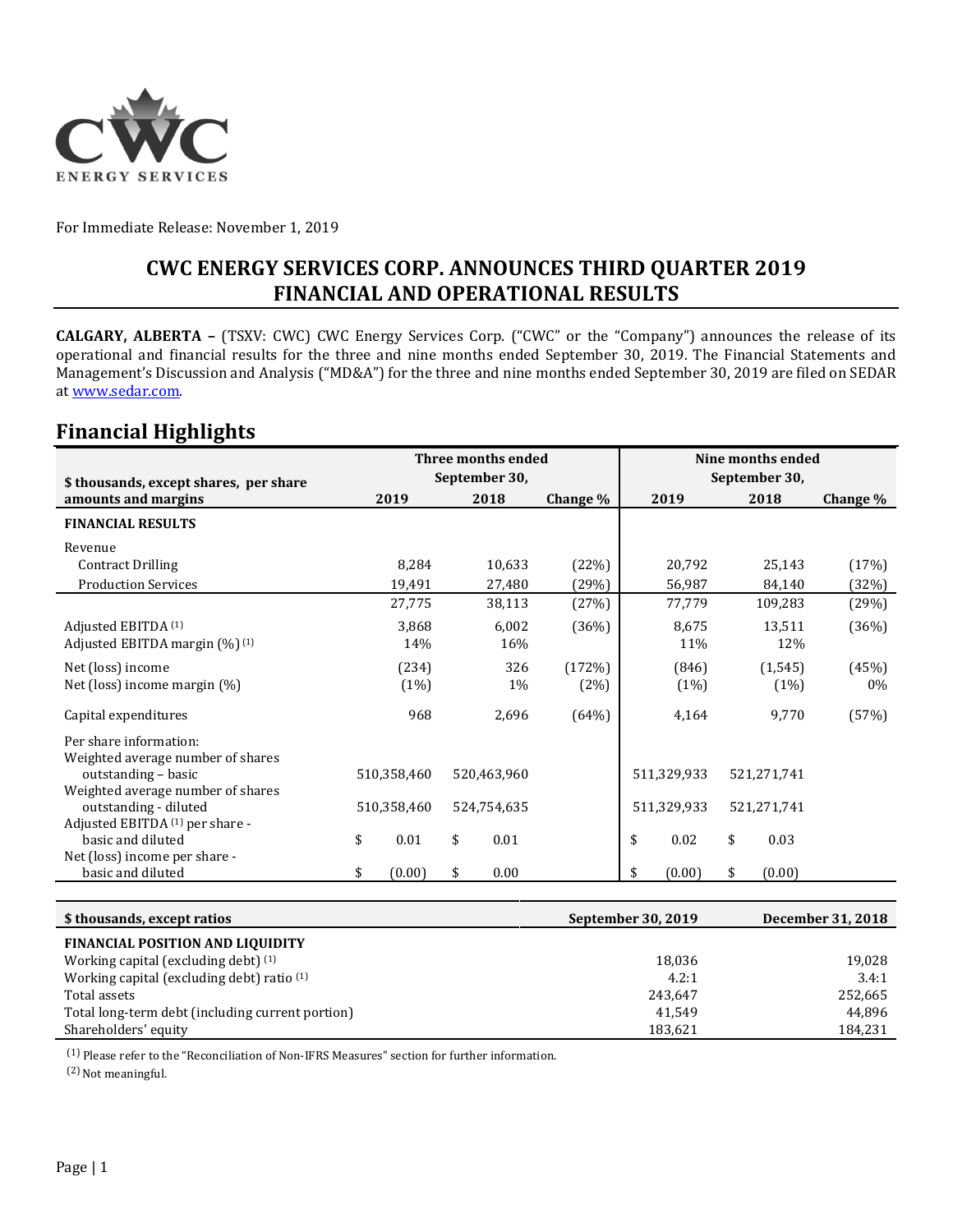# **Highlights for the Three Months Ended September 30, 2019**

- Average Q3 2019 crude oil pricing, as measured by WTI, of US\$56.40/bbl was 6% lower than the Q2 2019 average price of US\$59.89/bbl (Q3 2018: US\$69.61/bbl). The price differential in Q3 2019 between Canadian heavy crude oil, as represented by WCS, and WTI maintained a differential in the range of US\$10.00/bbl to US\$15.00/bbl as the Government of Alberta mandated crude oil production curtailment was reduced from 175,000 bbls/day at the start of Q3 2019 to 125,000 bbls/day by the end of Q3 2019. Additionally, on August 20, 2019 the Government of Alberta announced adjustments to the production curtailment including moving the curtailment end date to December 31, 2020 and effectively reducing the number of Alberta E&P companies affected by the production curtailment by increasing the exemption limit from 10,000 to 20,000 bbls/day starting October 1, 2019. Natural gas prices, as measured by AECO, decreased 8% from an average of \$1.06/GJ in Q2 2019 to \$0.97/GJ in Q3 2019 (Q3 2018 \$1.20/GJ), remaining very low in historical terms.
- CWC's Canadian drilling rig utilization in Q3 2019 of 19% (Q3 2018: 60%) was below the Canadian Association of Oilwell Drilling Contractors ("CAODC") industry average of 23%, as CWC's customers continued to reduce or delay their drilling programs in the quarter. Canadian activity levels in Q3 2019 decreased 74% to 130 drilling rig operating days from seven Canadian drilling rigs (Q3 2018: 500 drilling rig operating days from nine Canadian drilling rigs). U.S. drilling rig activity level in Q3 2019 was 155 drilling rig operating days from two U.S. drilling rigs for a utilization of 84% (Q3 2018: nil). U.S Contract Drilling revenue of \$5.6 million represented 68% of CWC's total Contract Drilling revenue for the quarter with the average revenue per operating day from U.S. operations being US\$36,097 as CWC realized its first full quarter of U.S. drilling operations. CWC's service rig utilization in Q3 2019 of 52% (Q3 2018: 63%) was driven by 29,528 operating hours being 30% lower than the 42,316 operating hours in Q3 2018, which was a Company record for Q3 activity. The significant drop in Q3 2019 activity level for both the drilling rigs and our production-oriented service rigs was a direct result of wet weather conditions combined with a lower crude oil price during the quarter, compared to a year ago. In addition, the Government of Alberta mandated production curtailment continued to temporarily slow down the need for newly drilled wells and workover and maintenance work on producing wells. These lower activity levels resulted in lower revenue, Adjusted EBITDA<sup>(1)</sup> and net loss in Q3 2019 compared to Q3 2018.
- Revenue of \$27.8 million, a decrease of \$10.3 million (27%) compared to \$38.1 million in Q3 2018.
- Adjusted EBITDA(1) of \$3.9 million, a decrease of \$2.1 million (36%) compared to \$6.0 million in Q3 2018. CWC has achieved 25 consecutive quarters of positive Adjusted EBITDA(1) since Q2 2013.
- Net loss of \$0.2 million, a decrease of \$0.5 million compared to net income of \$0.3 million in Q3 2018.
- On September 27, 2019, CWC and its syndicated lenders completed an extension of its credit facilities and certain other amendments to provide financial security and flexibility to July 31, 2022. At the request of the Company, the credit facilities were reduced from \$75 million to \$60 million to reduce borrowing costs and standby charges. The amendments further provide the Company access to another equity cure under the same terms and conditions and a reduction in the minimum liquidity from \$10.0 million to \$5.0 million. Additionally, the amendments exclude the Mortgage Loan from the consolidated debt definition used in calculating the quarterly financial covenants. The covenant for Consolidated Debt to EBITDA ratio is as follows:

| <b>For the Quarter Ended</b>      | <b>Previously</b> | Currently |
|-----------------------------------|-------------------|-----------|
| September 30, 2019                | 4.00:1.00         | 3.75:1.00 |
| December 31, 2019                 | 4.00:1.00         | 3.75:1.00 |
| March 31, 2020                    | 4.00:1.00         | 3.75:1.00 |
| June 30, 2020                     | 4.00:1.00         | 3.75:1.00 |
| September 30, 2020                | n/a               | 3.50:1.00 |
| December 31, 2020                 | n/a               | 3.50:1.00 |
| March 31, 2021                    | n/a               | 3.25:1.00 |
| June 30, 2021                     | n/a               | 3.25:1.00 |
| September 30, 2021 and thereafter | n/a               | 3.00:1.00 |

- During Q3 2019, 405,000 common shares (Q3 2018: 1,175,500) were purchased under the Normal Course Issuer Bid ("NCIB") and 524,500 common shares (Q3 2018: 1,309,000) were cancelled and returned to treasury.
	- (1) Please refer to the "Reconciliation of Non-IFRS Measures" section for further information.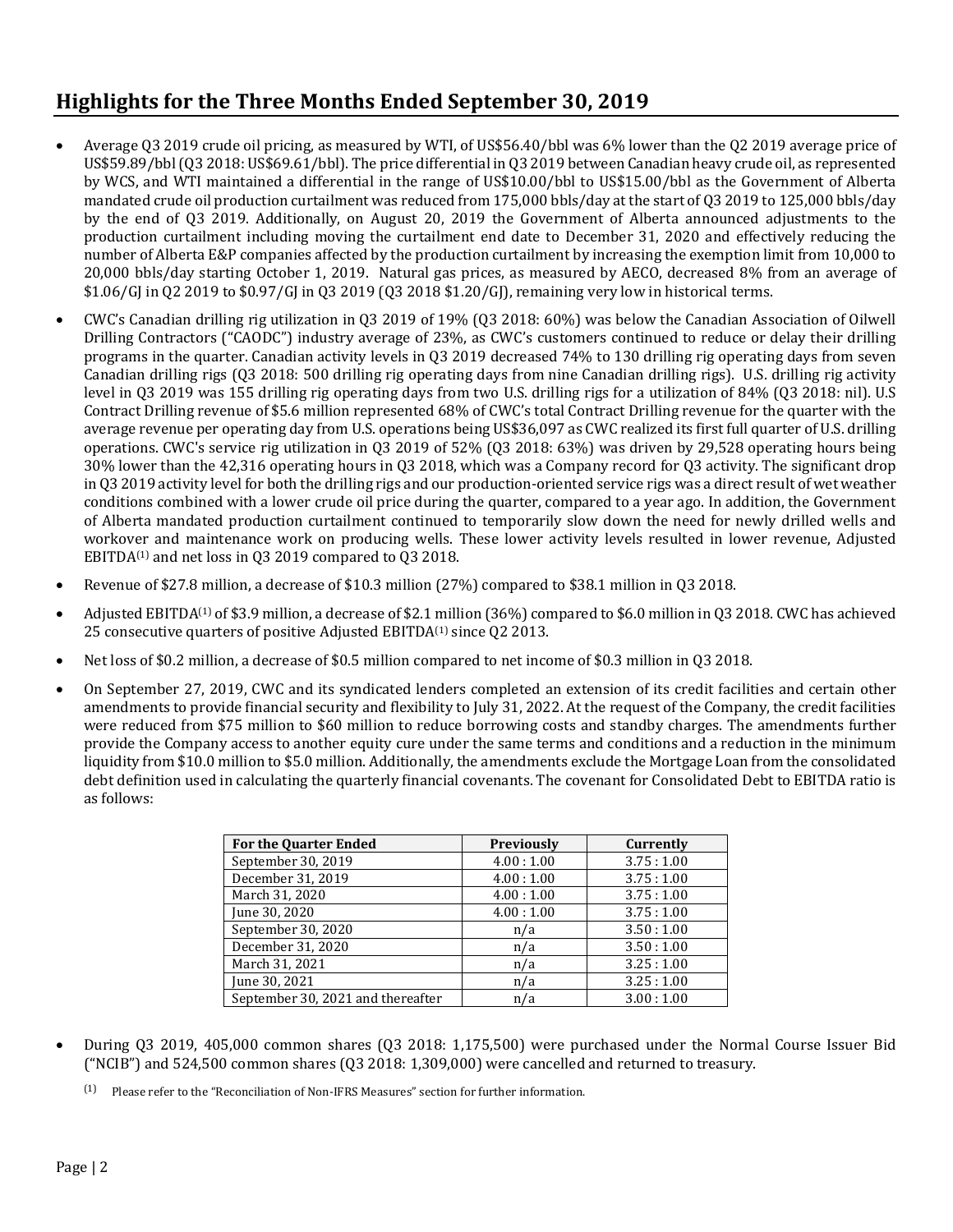# **Highlights for the Nine Months Ended September 30, 2019**

- CWC's Canadian drilling rig utilization in the first nine months of 2019 of 23% (2018: 46%) exceeded the CAODC industry average of 22% (2018: 29%). CWC's U.S. drilling rig utilization in the first nine months of 2019 was 82% (Q3 2018: n/a) as CWC started its U.S. drilling operations in mid-June 2019. CWC's service rig utilization in the first nine months of 2019 was 48% compared to 61% in the same period in 2018. Activity levels in both the drilling rig and service rig divisions dropped in 2019 as a result of CWC's exploration and production ("E&P") customers reducing or delaying their drilling and well maintenance programs as a result of lower crude oil prices and the Government of Alberta mandated production curtailment temporarily slowing down the need for newly drilled wells and workover and maintenance work on producing wells.
- Revenue of \$77.8 million, a decrease of \$31.5 million (29%) compared to \$109.3 million in the first nine months of 2018.
- Adjusted EBITDA<sup>(1)</sup> of \$8.7 million, a decrease of \$4.8 million (36%) compared to \$13.5 million in the first nine months of 2018.
- Net loss of \$0.8 million, a decrease of \$0.7 million (47%) compared to \$1.5 million in the first nine months of 2018.
- For the nine months ended September 30, 2019, the Company purchased 3,078,500 common shares (2018: 3,593,000) under its NCIB and 3,060,500 common shares (2018: 3,563,000) were cancelled and returned to treasury.
	- (1) Please refer to the "Reconciliation of Non-IFRS Measures" section for further information

### **Operational Overview**

#### **Contract Drilling**

CWC Ironhand Drilling, the Company's Contract Drilling segment, has a fleet of nine telescopic double drilling rigs with depth ratings from 3,200 to 5,000 metres. Eight of nine rigs have top drives and three have pad rig walking systems. All of the drilling rigs are well suited for the most active depths for horizontal drilling in the Western Canadian Sedimentary Basin ("WCSB"), including the Montney, Cardium, Duvernay and other deep basin horizons. The Company has expanded its drilling rig services into select United States basins including the Permian, Eagle Ford, Denver-Julesburg ("DJ") and Bakken. One of the Company's strategic initiatives is to continue to increase the capabilities of its existing fleet to meet the growing demands of E&P customers for deeper depths at a cost effective price while providing a sufficient internal rate of return for CWC's shareholders.

|                                            | Three months ended |                         |                  |                  |                  |                         |                  |                  |  |
|--------------------------------------------|--------------------|-------------------------|------------------|------------------|------------------|-------------------------|------------------|------------------|--|
| <b>OPERATING HIGHLIGHTS</b>                | Sep. 30,<br>2019   | <b>Jun. 30,</b><br>2019 | Mar. 31,<br>2019 | Dec. 31,<br>2018 | Sep. 30,<br>2018 | <b>Jun. 30,</b><br>2018 | Mar. 31.<br>2018 | Dec. 31,<br>2017 |  |
| Drilling Rigs - Canada                     |                    |                         |                  |                  |                  |                         |                  |                  |  |
| Total drilling rigs, end of period         | 7                  | 7                       | 9                | 9                | 9                | 9                       | 9                | 9                |  |
|                                            |                    |                         |                  |                  |                  |                         |                  |                  |  |
| Revenue per operating day (1)              | \$20,685           | \$22,750                | \$23,895         | \$26,642         | \$21,263         | \$21,227                | \$23,485         | \$23,572         |  |
| Drilling rig operating days                | 130                | 72                      | 382              | 491              | 500              | 133                     | 498              | 463              |  |
| Drilling rig utilization $\frac{9}{6}$ (2) | 19%                | 11%                     | 47%              | 59%              | 60%              | 16%                     | 61%              | 56%              |  |
| CAODC industry average utilization %       | 23%                | 18%                     | 29%              | 28%              | 30%              | 17%                     | 52%              | 28%              |  |
| Wells drilled                              | 12                 | 10                      | 39               | 34               | 41               | 11                      | 45               | 30               |  |
| Average days per well                      | 10.9               | 8.0                     | 9.8              | 14.4             | 12.2             | 12.1                    | 11.1             | 15.0             |  |
| Meters drilled (thousands)                 | 39.6               | 26.7                    | 119.8            | 127.8            | 155.2            | 41.0                    | 161.7            | 128.1            |  |
| Meters drilled per day                     | 304                | 373                     | 314              | 261              | 310              | 309                     | 325              | 277              |  |
| Average meters per well                    | 3,300              | 2,966                   | 3,070            | 3,708            | 3,786            | 3,724                   | 3,593            | 4,270            |  |

(1) Revenue per operating day is calculated based on operating days (i.e. spud to rig release basis). New or inactive drilling rigs are added based on the first day of field service.

(2) Drilling rig utilization is calculated based on operating days (i.e. spud to rig release basis).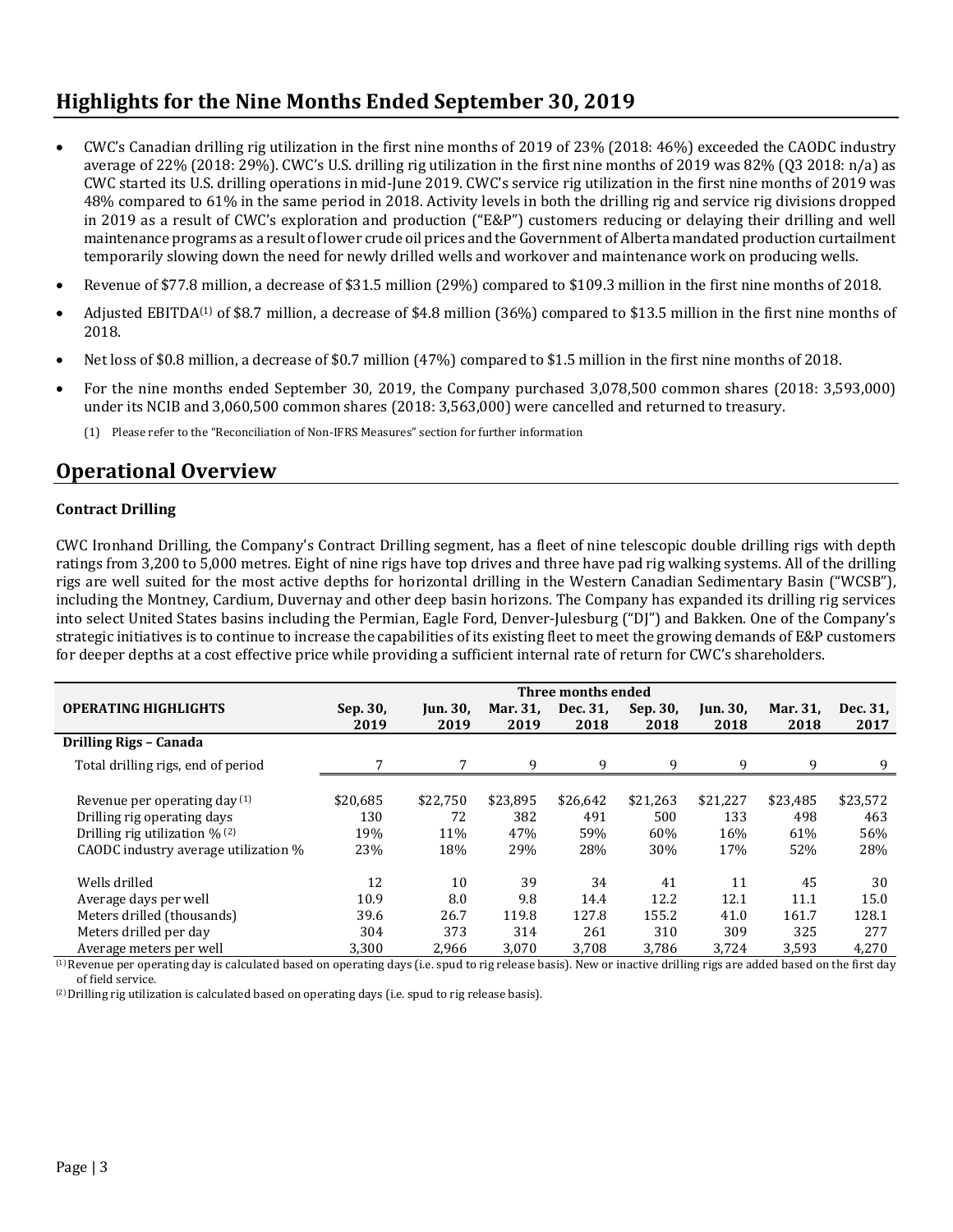|                                                 | Three months ended |                         |                          |                  |                          |                          |                          |                  |
|-------------------------------------------------|--------------------|-------------------------|--------------------------|------------------|--------------------------|--------------------------|--------------------------|------------------|
| <b>OPERATING HIGHLIGHTS</b>                     | Sep. 30,<br>2019   | <b>Jun. 30,</b><br>2019 | Mar. 31.<br>2019         | Dec. 31,<br>2018 | Sep. 30,<br>2018         | Jun. 30,<br>2018         | Mar. 31.<br>2018         | Dec. 31,<br>2017 |
| <b>Drilling Rigs - United States</b>            |                    |                         |                          |                  |                          |                          |                          |                  |
| Total drilling rigs, end of period              |                    |                         |                          |                  |                          |                          |                          |                  |
|                                                 |                    |                         |                          |                  |                          |                          |                          |                  |
| Revenue per operating day (US\$) <sup>(1)</sup> | \$36.097           | $$54,188^{(3)}$         |                          |                  |                          |                          |                          |                  |
| Drilling rig operating days                     | 155                | 25                      | $\overline{\phantom{a}}$ |                  | $\overline{\phantom{a}}$ | $\blacksquare$           | $\blacksquare$           |                  |
| Drilling rig utilization % (2)                  | 84%                | 69%                     |                          |                  |                          |                          |                          |                  |
| Wells drilled                                   | 16                 |                         | $\overline{\phantom{0}}$ |                  |                          |                          | $\blacksquare$           |                  |
| Average days per well                           | 9.7                | 16.6                    | $\overline{\phantom{0}}$ |                  |                          |                          | $\sim$                   |                  |
| Meters drilled (thousands)                      | 50.7               | 2.9                     | $\overline{\phantom{0}}$ |                  |                          | $\overline{\phantom{0}}$ | $\overline{\phantom{0}}$ |                  |
| Meters drilled per day                          | 327                | 177                     | $\overline{\phantom{0}}$ |                  |                          |                          |                          |                  |
| Average meters per well                         | 3,171              | 2,939                   |                          |                  |                          |                          |                          |                  |

(1) Revenue per operating day is calculated based on operating days (i.e. spud to rig release basis). New or inactive drilling rigs are added based on the first day of field service.

(2) Drilling rig utilization is calculated based on operating days (i.e. spud to rig release basis).

(3) Revenue is enhanced by one-time recovery of mobilization costs.

Canadian Contract Drilling revenue of \$2.7 million for Q3 2019 (Q3 2018: \$10.6 million) was achieved with a utilization rate of 19% (Q3 2018: 60%), compared to the CAODC industry average of 23%, as CWC's customers continued to reduce or delay their drilling programs in the quarter. CWC completed 130 Canadian drilling rig operating days with seven drilling rigs in Q3 2019, a 74% decrease from the 500 Canadian drilling rig operating days with nine drilling rigs in Q3 2018. The Q3 2019 average revenue per operating day of \$20,685 was a decrease of 3% from \$21,263 in Q3 2018. The significant reduction in Q3 2019 activity level was a direct result of wet weather conditions combined with a lower crude oil price during the quarter, compared to a year ago, and the Government of Alberta mandated production curtailment, which continued to temporarily slow down the need for newly drilled wells. CWC estimates that 53 Canadian drilling rig operating days (Q3 2018: 57 Canadian drilling rig operating days) of lost activity were due to wet weather conditions in Q3 2019 out of a possible total 644 Canadian drilling rig operating days (Q3 2018: 828).

U.S. Contract Drilling revenue of \$5.6 million for Q3 2019 (Q3 2018: nil) was achieved with a utilization rate of 84% (Q3 2018: nil) with 155 U.S. drilling rig operating days completed. Q3 2019 average revenue per operating day in the U.S. was US\$36,097. CWC intends to move two more drilling rigs into the United States by the end of 2020, subject to obtaining contracts with U.S. customers.

#### **Production Services**

With a fleet of 148 service rigs, CWC is the largest well servicing company in Canada as measured by active fleet and operating hours. CWC's service rig fleet consists of 77 single, 57 double, and 14 slant rigs providing services which include completions, maintenance, workovers and abandonments with depth ratings from 1,500 to 5,000 metres. CWC has chosen to park 64 of its service rigs and focus its sales and operational efforts on the remaining 84 active service rigs due to the reduction in the number of service rigs currently required to service the WCSB, in part as a result of the Government of Alberta's mandated crude oil production curtailments.

CWC's fleet of nine coil tubing units consist of six Class I and three Class II coil tubing units having depth ratings from 1,500 to 3,200 metres. While the Company continues to service steam-assisted gravity drainage ("SAGD") wells that are shallower in depth and more appropriate for coil tubing operations, it has recently shifted its sales and operational focus on decommissioning of abandoned wells.

CWC's fleet of 13 swabbing rigs operate under the trade name CWC Swabtech. The swabbing rigs are used to remove liquids from the wellbore and allow reservoir pressures to push the commodity up the tubing. The Company has chosen to park eight of its swabbing rigs and focus its sales and operational efforts on the remaining five active swabbing rigs.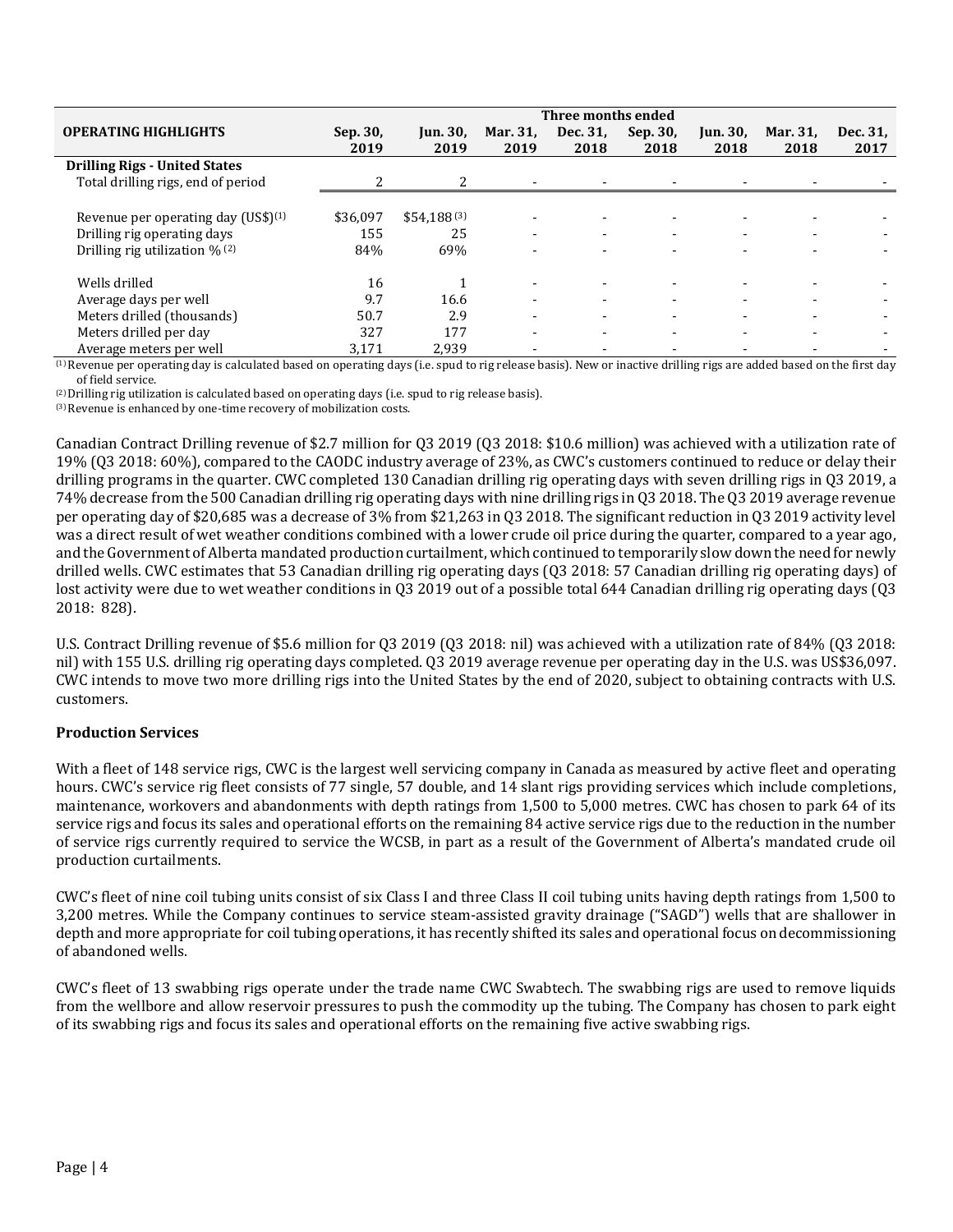|                                              | Three months ended |                 |                 |                 |                         |                 |                 |                 |
|----------------------------------------------|--------------------|-----------------|-----------------|-----------------|-------------------------|-----------------|-----------------|-----------------|
| <b>OPERATING HIGHLIGHTS</b>                  | Sep. 30,           | <b>Jun. 30,</b> | Mar. 31,        | Dec. 31,        | Sep. 30,                | <b>Jun. 30.</b> | Mar. 31,        | Dec. 31,        |
|                                              | 2019               | 2019            | 2019            | 2018            | 2018                    | 2018            | 2018            | 2017            |
| <b>Service Rigs</b>                          |                    |                 |                 |                 |                         |                 |                 |                 |
| Active service rigs, end of period           | 84                 | 92              | 93              | 92              | 102                     | 107             | 108             | 111             |
| Inactive service rigs, end of period         | 64                 | 56              | 55              | 56              | 46                      | 41              | 41              | 38              |
| Total service rigs, end of period            | 148                | 148             | 148             | 148             | 148                     | 148             | 149             | 149             |
|                                              |                    |                 |                 |                 |                         |                 |                 |                 |
| Operating hours                              | 29,528             | 23,129          | 30,875          | 31,232          | 42,316                  | 28,831          | 53,979          | 40,879          |
| Revenue per hour                             | \$644              | \$646           | \$671           | \$663           | \$628                   | \$642           | \$637           | \$606           |
| Revenue per hour excluding top               |                    |                 |                 |                 |                         |                 |                 |                 |
| volume customers                             | \$660              | \$687           | \$690           | \$696           | \$664                   | \$677           | \$681           | \$645           |
| Service rig utilization % (1)                | 52%                | 39%             | 53%             | 51%             | 63%                     | 41%             | 78%             | 64%             |
| <b>Coil Tubing Units</b>                     |                    |                 |                 |                 |                         |                 |                 |                 |
| Active coil tubing units, end of period      | 8                  | 8               | 8               | 8               | 8                       | 8               | 8               | 9               |
| Inactive coil tubing units, end of period    | 1                  | $\mathbf{1}$    | 1               | $\mathbf{1}$    | 1                       | $\mathbf{1}$    | 1               | 1               |
| Total coil tubing units, end of period       | 9                  | 9               | 9               | 9               | 9                       | 9               | 9               | $10\,$          |
|                                              |                    |                 |                 |                 |                         |                 |                 |                 |
| Operating hours                              | 318                | 301             | 1,730           | 1,647           | 898                     | 1,212           | 3,007           | 1,978           |
| Revenue per hour                             | \$730              | \$830           | \$555           | \$625           | \$731                   | \$762           | \$724           | \$725           |
| Coil tubing unit utilization % (1)           | 6%                 | 6%              | 34%             | 31%             | 17%                     | 23%             | 54%             | 33%             |
| <b>Swabbing Rigs</b>                         |                    |                 |                 |                 |                         |                 |                 |                 |
| Active swabbing rigs, end of period          | 5                  | 8               | 8               | 8               | 9                       | 8               | 8               | 9               |
| Inactive swabbing rigs, end of period        | 8                  | 5               | 5               | 5               | $\overline{\mathbf{4}}$ | 5               | 5               | 4               |
| Total swabbing rigs, end of period           | $\overline{13}$    | $\overline{13}$ | $\overline{13}$ | $\overline{13}$ | 13                      | $\overline{13}$ | $\overline{13}$ | $\overline{13}$ |
|                                              |                    |                 |                 |                 |                         |                 |                 |                 |
| Operating hours                              | 865                | 661             | 1,655           | 2,313           | 881                     | 958             | 2,258           | 1,063           |
| Revenue per hour                             | \$284              | \$262           | \$288           | \$283           | \$273                   | \$265           | \$310           | \$286           |
| Swabbing rig utilization $\%$ <sup>(1)</sup> | 19%                | 13%             | 32%             | 41%             | 15%                     | 18%             | 44%             | 27%             |

 (1) Effective September 1, 2019, the CAODC changed its methodology on how it calculates service rig utilization. Service rig, coil tubing unit and swabbing rig utilization is now calculated based on 10 operating hours a day x number of days per quarter x 5 days a week divided by 7 days in a week to reflect maximum utilization available due to hours of service restrictions on rig crews. Utilization percentages have been retroactively updated to reflect this new CAODC methodology. Service and swabbing rigs requiring their 24,000 hour recertification, refurbishment or have been otherwise removed from service for greater than 90 days are excluded from the utilization calculation until their first day back in field service. Coil tubing units that have been removed from service for greater than 90 days are excluded from the utilization calculation until their first day back in field service.

Production Services revenue was \$19.5 million in Q3 2019, down \$8.0 million (29%) compared to \$27.5 million in Q3 2018. The significant drop in Q3 2019 activity level for our production-oriented service rigs was a direct result of wet weather conditions combined with a lower crude oil price during the quarter, compared to a year ago. CWC estimates that 6,704 service rig operating hours (Q3 2018: 4,024 operating hours) of lost activity were due to wet weather conditions in Q3 2019 out of a total 56,693 operating hours. In addition, the Government of Alberta mandated production curtailment continued to temporarily slow down the need for workover and maintenance work on producing wells. During the quarter, CWC chose to park an additional eight service rigs due to the lower industry demand. Should demand improve and rig crews are available, CWC would be able to activate 19 of the 64 inactive service rigs with minimal capital expenditure resulting in a 103 active service rig fleet.

CWC's service rig utilization in Q3 2019 of 52% (Q3 2018: 63%) was driven by 29,528 operating hours being 30% lower than the 42,316 operating hours in Q3 2018. However, the Q3 2019 average revenue per hour of \$644 increased \$16 per hour (3%) over the \$628 per hour in Q3 2018 suggesting the loss in CWC's service rig operating hours in Q3 2019 compared to Q3 2018 were primarily from CWC's top volume customers who were the most affected by the Government of Alberta's mandated production curtailment. Q3 2019 average revenue per hour excluding the top volume customers of \$660 was \$4 per hour (1%) lower than Q3 2018 average revenue per hour of \$664 suggesting that CWC has been successful in maintaining service rig pricing with its customers despite significantly lower rates being offered by some of CWC's competitors.

CWC's coil tubing utilization in Q3 2019 of 6% (Q3 2018: 17%) with 318 operating hours was 65% lower than the 898 operating hours in Q3 2018. Average revenue per hour for coil tubing services of \$730 in Q3 2019 is relatively unchanged from \$731 in Q3 2018. The lower utilization reflects the continuing challenge of low natural gas prices and lower crude oil prices during the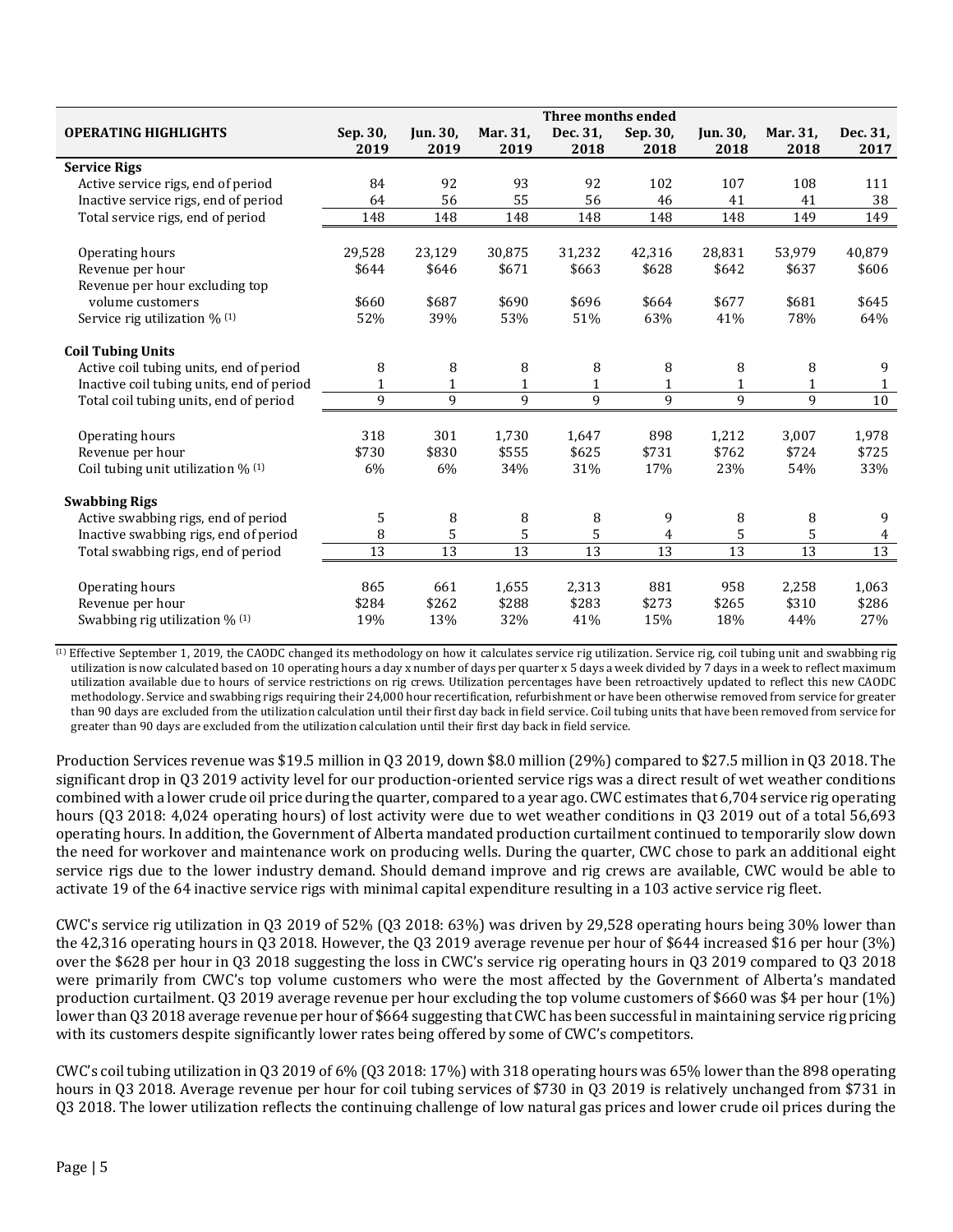quarter, compared to a year ago, as well as the Government of Alberta mandated production curtailments temporarily slowing down the need for work on SAGD wells.

CWC swabbing rig utilization in Q3 2019 of 19% (Q3 2018: 15%) with 865 operating hours was 2% lower than the 881 operating hours in Q3 2018 as CWC parked three more swabbing rigs during the quarter due to lower customer demand as a result of the continuing challenge of low natural gas prices during the quarter compared to a year ago. Average revenue per hour for swabbing rigs of \$284 in Q3 2019 is 4% higher than \$273 in Q3 2018 as CWC has been successful in maintaining swabbing rig pricing with its customers despite the depressed natural gas price.

## **Capital Expenditures**

|      |            | <b>Change</b>                                         | <b>Change</b>     |                |              | <b>Change</b>                                        | Change            |
|------|------------|-------------------------------------------------------|-------------------|----------------|--------------|------------------------------------------------------|-------------------|
| 2019 | 2018       |                                                       | $\%$              | 2019           | 2018         |                                                      | $\%$              |
|      |            |                                                       |                   |                |              |                                                      |                   |
| 195  | 1,586      | (1, 391)                                              | (88%)             | 1,453          | 6,702        | (5,249)                                              | (78%)             |
| 583  | 1,110      | (527)                                                 | (47%)             | 2,460          | 3,040        | (580)                                                | (19%)             |
| 190  |            | 190                                                   | $n/m^{(1)}$       | 251            | 28           | 223                                                  | 796%              |
| 968  | 2,696      | (1,728)                                               | (64%)             | 4,164          | 9,770        | (5,606)                                              | (57%)             |
|      |            |                                                       |                   |                |              |                                                      |                   |
|      |            |                                                       |                   |                |              |                                                      | (93%)             |
|      |            |                                                       |                   |                |              |                                                      |                   |
|      |            |                                                       |                   |                |              |                                                      | (3%)              |
| 968  | 2,696      | (1,728)                                               | (64%)             | 4,164          | 9,770        | (5,606)                                              | (57%)             |
|      | 386<br>582 | Three months ended<br>September 30,<br>1,581<br>1,115 | (1, 195)<br>(533) | (76%)<br>(48%) | 386<br>3,778 | Nine months ended<br>September 30,<br>5,859<br>3,911 | (5, 473)<br>(133) |

 $(1)$  Not meaningful.

Capital expenditures of \$1.0 million in Q3 2019, a decrease of \$1.7 million (64%) compared to \$2.7 million in Q3 2018.

Capital expenditures of \$4.2 million for the nine months ended September 30, 2019, a decrease of \$5.6 million (57%) compared to \$9.8 million in the same period in 2018.

The 2019 capital expenditure budget of \$5.4 million was approved by the Board of Directors on January 16, 2019 and is comprised entirely of maintenance and infrastructure capital related to recertifications, additions and upgrades to field equipment for the drilling rigs, service rigs and coil tubing divisions as well as information technology infrastructure.

# **Outlook**

Crude oil, as represented by WTI, averaged US\$56.40/bbl in Q3 2019, a decrease of 6% compared to Q2 2019 average price of US\$59.89/bbl (Q3 2018: US\$69.61/bbl). Natural gas prices, as measured by AECO, decreased 8% from an average of \$1.06/GJ in Q2 2019 to \$0.97/GJ in Q3 2019 (Q3 2018 \$1.20/GJ), which remains very low in historical terms. The price differential in Q3 2019 between Canadian heavy crude oil, as represented by WCS, and WTI maintained a differential in the range of US\$10.00/bbl to US\$15.00/bbl as the Government of Alberta mandated crude oil production curtailment was reduced from 175,000 bbls/day at the start of Q3 2019 to 125,000 bbls/day by the end of Q3 2019. Additionally, on August 20, 2019 the Government of Alberta announced adjustments to the production curtailment including moving the curtailment end date to December 31, 2020 and effectively reducing the number of Alberta E&P companies affected by the production curtailment by increasing the exemption limit from 10,000 to 20,000 bbls/day starting October 1, 2019. These reductions in the production curtailment will allow CWC's E&P customers to increase their production capacity, which in turn will gradually increase CWC's activity levels for both its Contract Drilling and Production Services segments.

With the recent re-election of the Liberal government in Canada, we now have clarity that the regulatory environment in Canada for the energy industry will likely be similar to before the election. The new Liberal minority government reconfirmed they will continue to move forward with the construction of the Trans Mountain pipeline expansion project. This expansion will help ease the egress problems facing our Canadian E&P customers, providing additional capacity to ship crude oil to tidewater on the west coast. Additional capacity will allows the E&Ps to increase their drilling and well servicing activities, which in turn may increase CWC's contract drilling and production services utilization.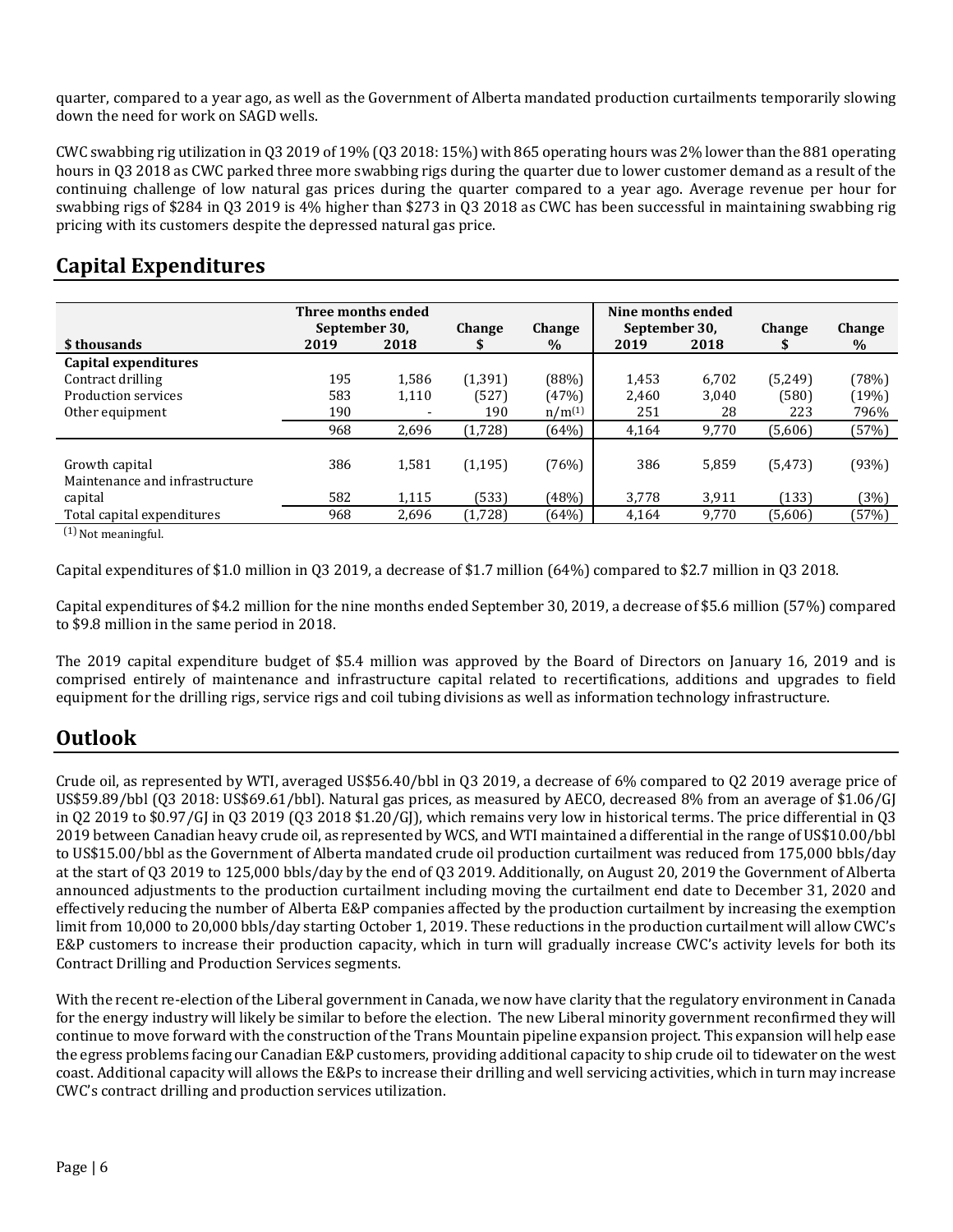As we move into Q4 2019, CWC is seeing utilization of both drilling rigs and service rigs increasing and believe that although we will continue to operate in a challenging environment, the outlook for Q4 2019 through to Q1 2020 spring breakup is better than recent quarters.

While Canadian oilfield service activity currently remains muted and the United States energy industry has slowed down from its exponential growth experienced in recent years, CWC continues to believe that more profitable opportunities for its drilling rig fleet will be in the United States. CWC established a U.S. drilling rig presence in mid-June 2019 when it began operations in the Eagle Ford basin in Texas and DJ basin in Wyoming. Since the completion of the drilling program in October 2019 for a multinational E&P company in Texas, CWC has now moved this drilling rig to Wyoming to begin another drilling program for another customer. Currently, the two U.S. drilling rigs are in Wyoming and the Bakken basin in North Dakota. It is the Company's intent to move an additional two drilling rigs to the U.S. in 2020 subject to signing customer contracts such that CWC positions up to four of its nine drilling rig fleet (44%) in the U.S. CWC believes these moves will help the Company achieve higher utilization, revenue and Adjusted EBITDA<sup>(1)</sup> for its Contract Drilling segment over a longer-term period.

While CWC remains focused on its operational and financial performance, it also recognizes the need to pursue opportunities that create long-term shareholder value. With the support of the Board of Directors, management continues to actively pursue business combinations in North America and globally in the drilling and well servicing industry. CWC cautions that there are no guarantees that strategic opportunities will result in a transaction, or if a transaction is undertaken, as to its terms or timing.

## **About CWC Energy Services Corp.**

CWC Energy Services Corp. is a premier contract drilling and well servicing company operating in the WCSB and the United States with a complementary suite of oilfield services including drilling rigs, service rigs, swabbing rigs and coil tubing units. The Company's corporate office is located in Calgary, Alberta, with a U.S. office in Houston, Texas and operational locations in Nisku, Grande Prairie, Slave Lake, Sylvan Lake, Drayton Valley, Lloydminster, Provost and Brooks, Alberta. The Company's shares trade on the TSX Venture Exchange under the symbol "CWC".

For more information, please contact:

CWC Energy Services Corp. 610, 205 – 5th Avenue SW Calgary, Alberta T2P 2V7 Telephone: (403) 264-2177 Email: info@cwcenergyservices.com

Duncan T. Au, FCPA, FCA, CFA President & Chief Executive Officer

Stuart King, CPA, CA Chief Financial Officer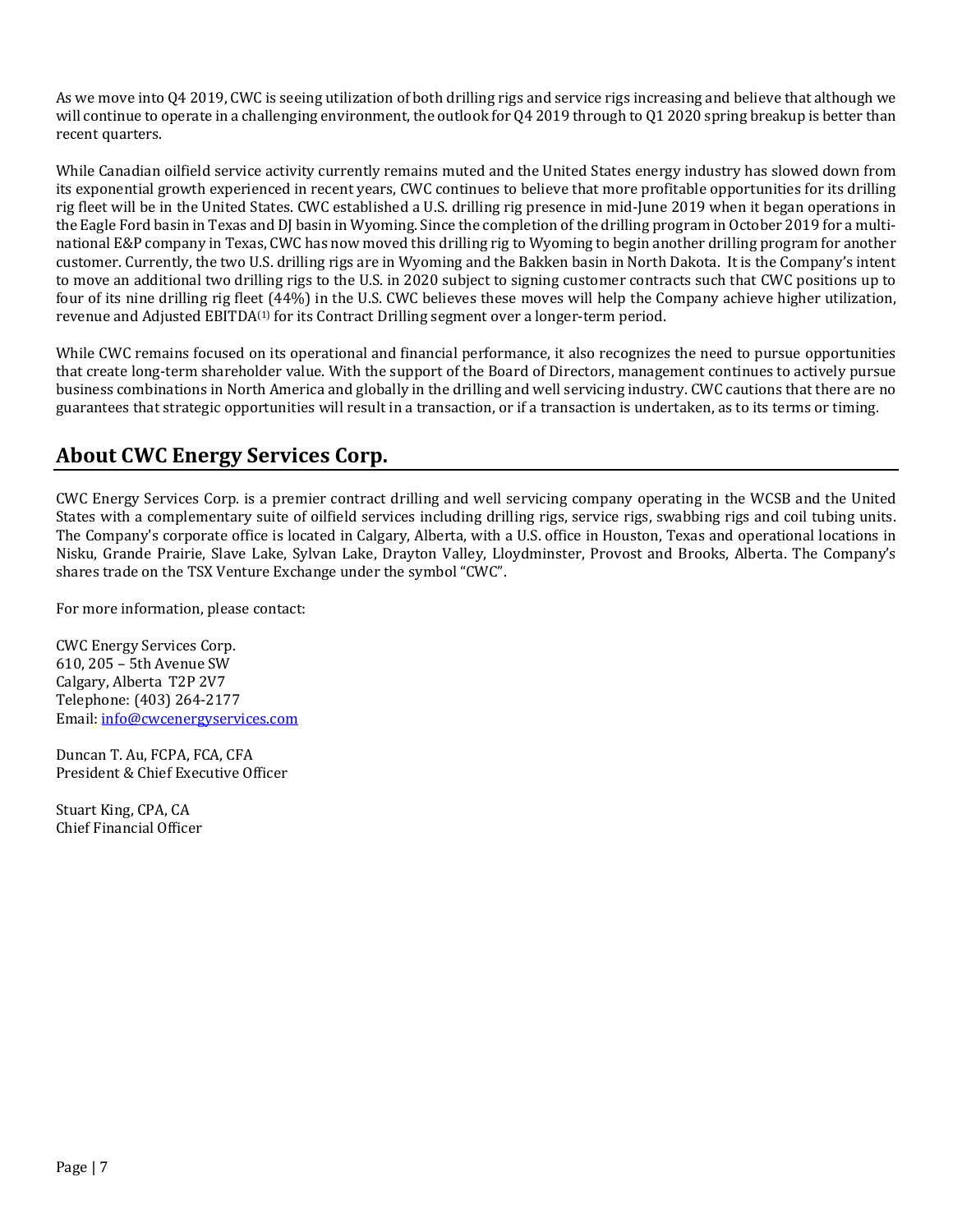#### **Forward‐Looking Information**

This news release contains certain forward-looking information and statements within the meaning of applicable Canadian securities legislation. Certain statements contained in this news release, including most of those contained in the section titled "Outlook" and including statements which may contain such words as "anticipate", "could", "continue", "should", "seek", "may", "intend", "likely", "plan", "estimate", "believe", "expect", "will", "objective", "ongoing", "project" and similar expressions are intended to identify forward-looking information or statements. In particular, this news release contains forward-looking statements including management's assessment of future plans and operations, planned levels of capital expenditures, expectations as to activity levels, expectations on the sustainability of future cash flow and earnings, expectations with respect to crude oil and natural gas prices, activity levels in various areas, expectations regarding the level and type of drilling and production and related drilling and well services activity in the WCSB and the United States, expectations regarding entering into long term drilling contracts and expanding its customer base, and expectations regarding the business, operations, revenue and debt levels of the Company in addition to general economic conditions. Although the Company believes that the expectations and assumptions on which such forward-looking information and statements are based are reasonable, undue reliance should not be placed on the forward-looking information and statements because the Company can give no assurances that they will prove to be correct. Since forward-looking information and statements address future events and conditions, by their very nature they involve inherent risks and uncertainties. Actual results could differ materially from those currently anticipated due to a number of factors and risks. These include, but are not limited to, the risks associated with the drilling and oilfield services sector (ie. demand, pricing and terms for oilfield drilling and services; current and expected oil and gas prices; exploration and development costs and delays; reserves discovery and decline *rates; pipeline and transportation capacity; weather, health, safety and environmental risks), integration of acquisitions,* competition, and uncertainties resulting from potential delays or changes in plans with respect to acquisitions, development projects or capital expenditures and changes in legislation, including but not limited to tax laws, royalties and environmental regulations, stock market volatility and the inability to access sufficient capital from external and internal sources. Accordingly, readers should not place undue reliance on the forward-looking statements. Readers are cautioned that the foregoing list of factors is not exhaustive. Additional information on these and other factors that could affect the Company's financial results are included in reports on file with applicable securities regulatory authorities and may be accessed through SEDAR at www.sedar.com. The forward-looking information and statements contained in this news release are made as of the date hereof and the Company undertakes no obligation to update publicly or revise any forward-looking information or statements, whether as a result of new information, future events or otherwise, unless so required by applicable securities laws. Any forward-looking statements made *previously may be inaccurate now.*